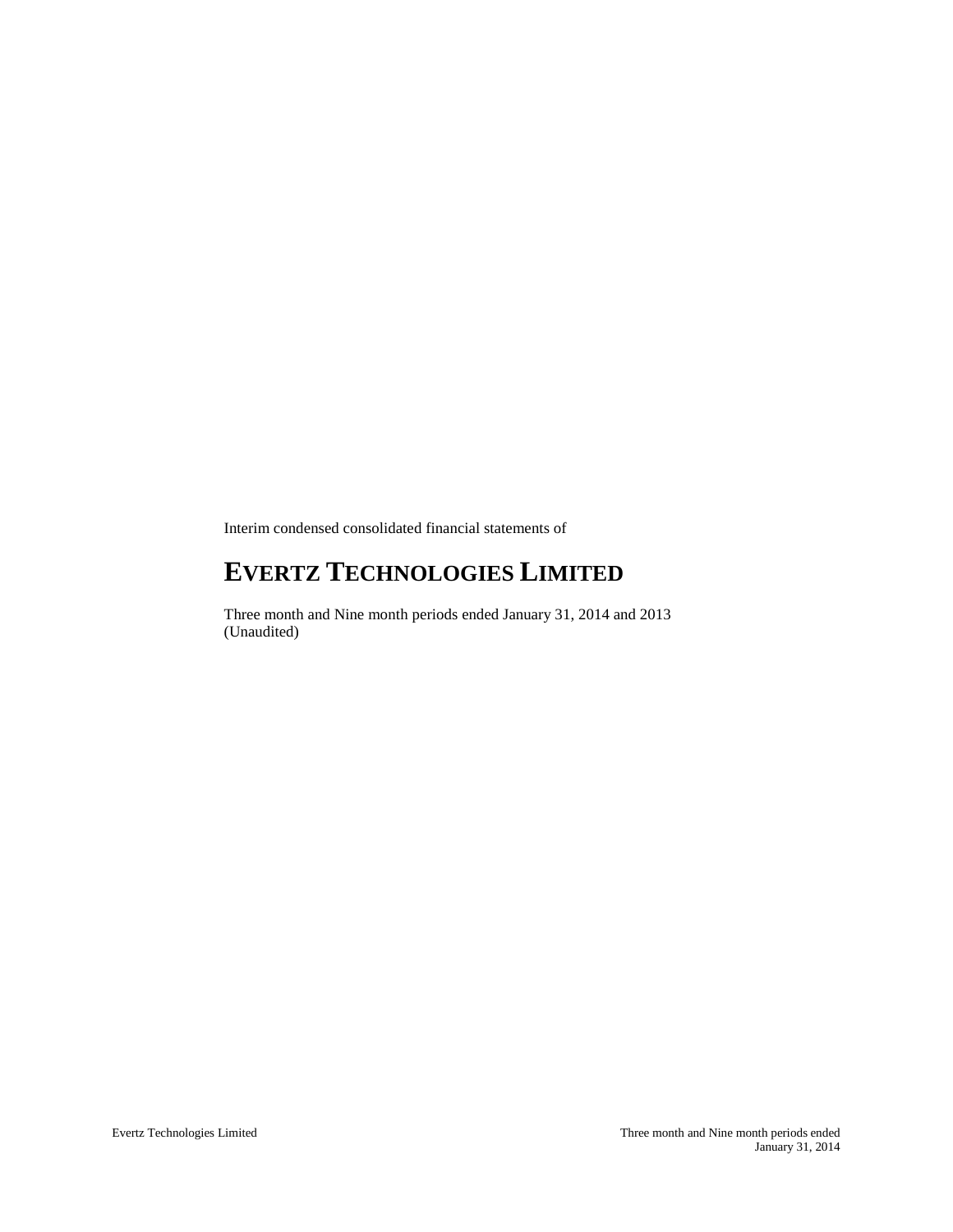# **MANAGEMENT REPORT**

The management of Evertz Technologies Limited (the "Company") is responsible for the preparation of the accompanying interim condensed consolidated financial statements. The interim condensed consolidated financial statements have been prepared in accordance with International Financial Reporting Standards and are considered by management to present fairly the consolidated financial position, operating results and cash flows of the Company.

These interim condensed consolidated financial statements have not been reviewed by the auditor. These interim condensed consolidated financial statements are unaudited and include all adjustments, consisting of normal and recurring items, that management considers necessary for the fair presentation of the consolidated financial position, results of operations and cash flows.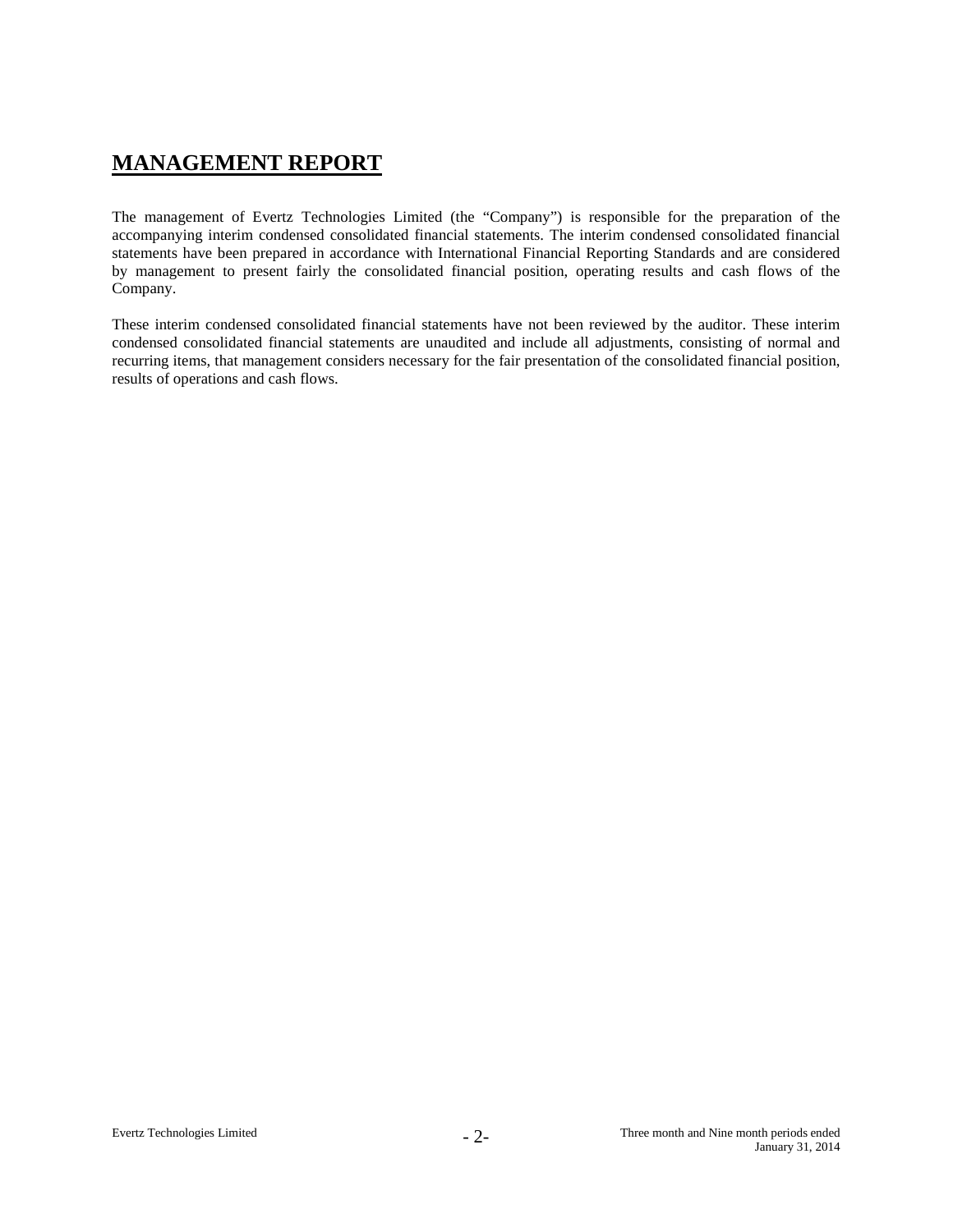Index to Financial Statements (Unaudited)

Interim condensed consolidated financial statements Three month and Nine month periods ended January 31, 2014 and 2013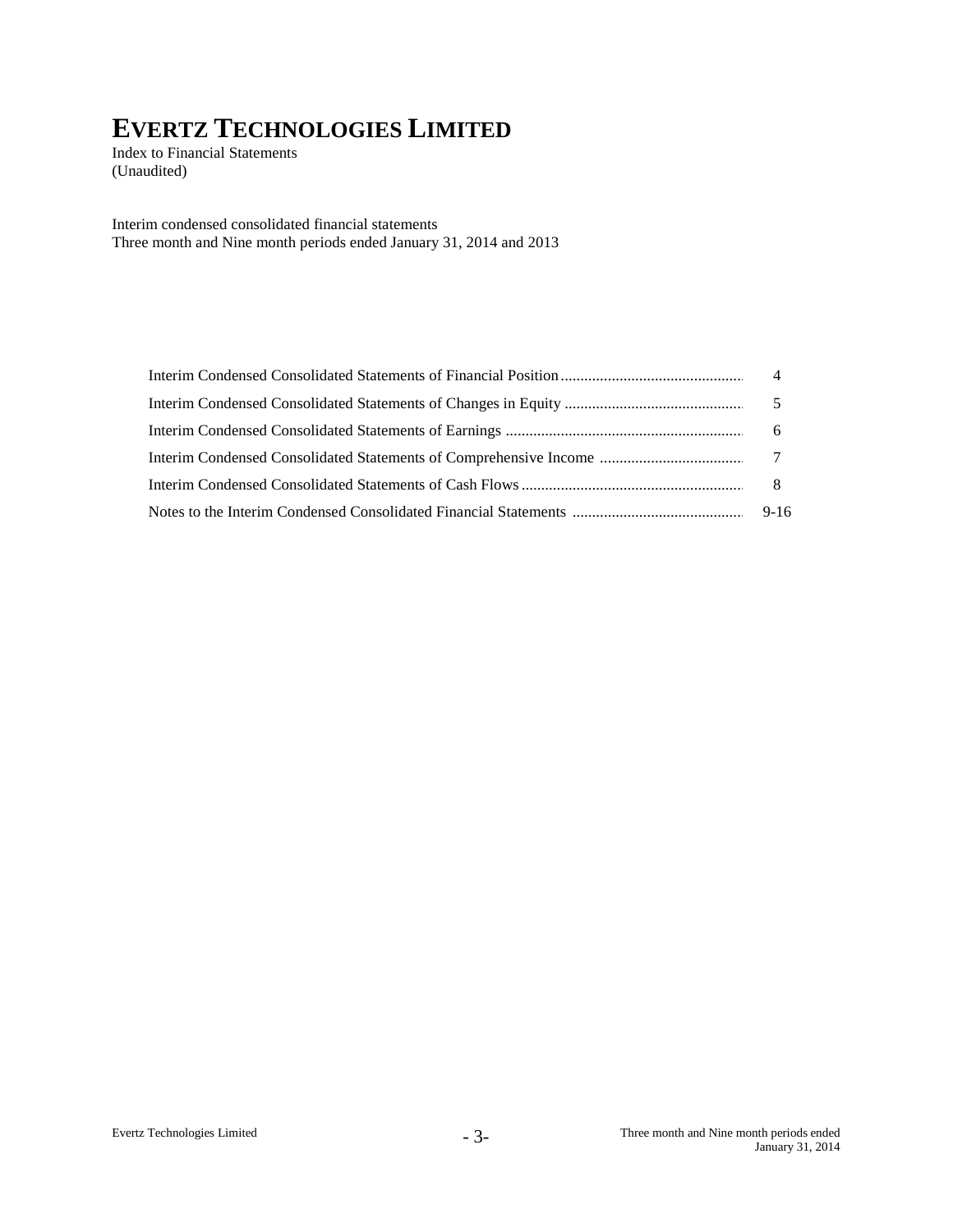Interim Condensed Consolidated Statements of Financial Position (Unaudited)

As at January 31, 2014 and April 30, 2013 (In thousands of Canadian dollars)

|                                                                                                                                                       |      | January 31,<br>2014 |      | April 30,<br>2013 |
|-------------------------------------------------------------------------------------------------------------------------------------------------------|------|---------------------|------|-------------------|
| <b>Assets</b>                                                                                                                                         |      |                     |      |                   |
| Current assets                                                                                                                                        |      |                     |      |                   |
| Cash and cash equivalents                                                                                                                             | \$   | 106,650             | \$   | 208,658           |
| Instruments held for trading                                                                                                                          |      | 12,132              |      | 12,010            |
| Trade and other receivables                                                                                                                           |      | 70,726              |      | 53,813            |
| Prepaid expenses                                                                                                                                      |      | 4,350               |      | 3,274             |
| Inventories                                                                                                                                           |      | 125,324             |      | 111,619           |
| Income tax receivable                                                                                                                                 |      |                     |      | 7,233             |
|                                                                                                                                                       | \$   | 319,182             | \$   | 396,607           |
| Assets held for sale (note 14)                                                                                                                        | $\$$ | $\overline{a}$      | $\$$ | 3,781             |
| Property, plant and equipment (note 4)                                                                                                                | \$   | 51,038              | \$   | 46,637            |
| Goodwill (note 5)                                                                                                                                     |      | 18,234              |      | 17,724            |
| Intangible assets                                                                                                                                     |      | 343                 |      | 558               |
| Current liabilities<br>Trade and other payables<br>Provisions (note 6)<br>Deferred revenue<br>Current portion of long term debt<br>Income tax payable | \$   | 388,797             | $\$$ | 465,307           |
| <b>Liabilities</b>                                                                                                                                    |      |                     |      |                   |
|                                                                                                                                                       |      |                     |      |                   |
|                                                                                                                                                       | \$   | 37,093              | \$   | 36,237            |
|                                                                                                                                                       |      | 1,637               |      | 1,104             |
|                                                                                                                                                       |      | 7,237               |      | 6,712             |
|                                                                                                                                                       |      | 421                 |      | 390               |
|                                                                                                                                                       |      | 1,185               |      |                   |
|                                                                                                                                                       | \$   | 47,573              | \$   | 44,443            |
| Long term debt                                                                                                                                        | \$   | 1,455               | \$   | 1,539             |
| Deferred taxes                                                                                                                                        |      | 7,655               |      | 9,590             |
|                                                                                                                                                       | \$   | 56,683              | \$   | 55,572            |
| <b>Equity</b>                                                                                                                                         |      |                     |      |                   |
| Capital stock (note 7)                                                                                                                                | \$   | 92,419              | \$   | 81,453            |
| Share based payment reserve                                                                                                                           |      | 9,646               |      | 10,727            |
| Accumulated other comprehensive income (loss)                                                                                                         |      | 2,604               |      | (1,063)           |
| Retained earnings                                                                                                                                     |      | 224,553             |      | 315,680           |
|                                                                                                                                                       | \$   | 227,157             | \$   | 314,617           |
| Total equity attributable to shareholders                                                                                                             |      | 329,222             |      | 406,797           |
| Non-controlling interest                                                                                                                              |      | 2,892               |      | 2,938             |
|                                                                                                                                                       |      | 332,114             |      | 409,735           |
|                                                                                                                                                       | \$   | 388,797             | $\$$ | 465,307           |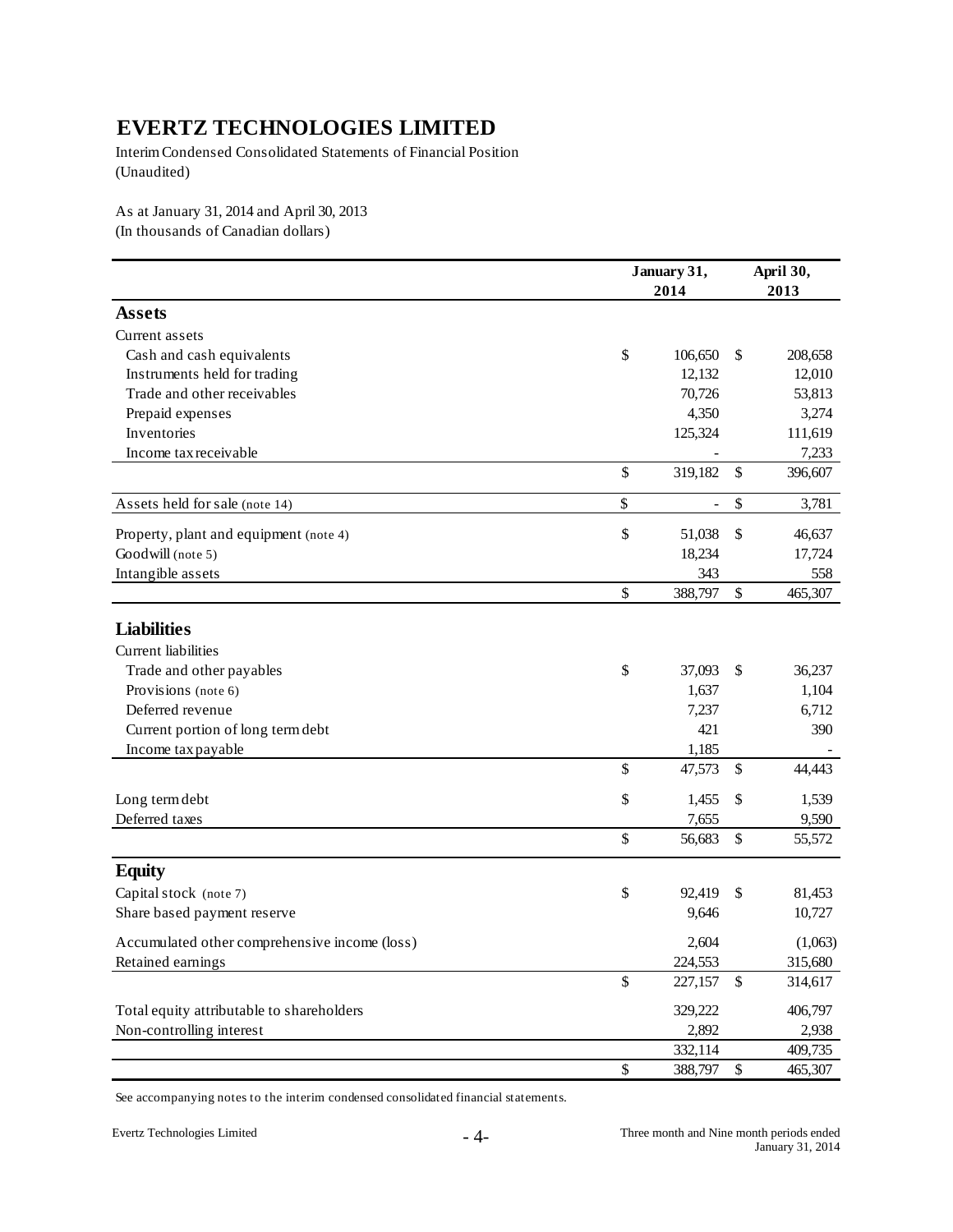Interim Condensed Consolidated Statements of Changes in Equity (Unaudited)

Nine month periods ended January 31, 2014 and 2013 (In thousands of Canadian dollars)

|                                           |                           |              |                          |             | Accumulated   |                    |                    |                 | Total        |               |       |               |            |
|-------------------------------------------|---------------------------|--------------|--------------------------|-------------|---------------|--------------------|--------------------|-----------------|--------------|---------------|-------|---------------|------------|
|                                           |                           |              | Share-based              |             | other         |                    |                    |                 | equity       |               | Non-  |               |            |
|                                           | Capital                   |              | payment                  |             | comprehensive |                    | Retained           | attributable to |              | controlling   |       |               | Total      |
|                                           | stock                     |              | reserve                  |             | income (loss) |                    | earnings           |                 | shareholders | interest      |       |               | equity     |
| Balance at April 30, 2012                 | \$67,458                  | \$           | 14,320                   | \$          | (906)         | \$                 | 297,545            | \$              | 378,417      | \$            | 1,537 |               | \$379,954  |
|                                           |                           |              |                          |             |               |                    |                    |                 |              |               |       |               |            |
| Net earnings for the period               |                           |              |                          |             |               |                    | 56,480             |                 | 56,480       |               | 550   |               | 57,030     |
| Foreign currency translation              |                           |              |                          |             |               |                    |                    |                 |              |               |       |               |            |
| adjustment                                |                           |              |                          |             | 213           |                    |                    |                 | 213          |               | (2)   |               | 211        |
| Total comprehensive income for the period | \$<br>$\mathcal{L}^{\pm}$ | $\mathbb{S}$ | $\overline{\phantom{a}}$ | $\mathbf S$ | 213           | -S                 | 56,480             | \$              | 56,693       | $\mathcal{S}$ | 548   | $\mathcal{S}$ | 57,241     |
| Dividends declared                        | $\overline{\phantom{a}}$  |              | $\overline{a}$           |             |               |                    | (30, 729)          |                 | (30, 729)    |               | (400) |               | (31, 129)  |
| Business acquisitions                     |                           |              |                          |             |               |                    |                    |                 |              |               | 1,220 |               | 1,220      |
| Share based compensation expense          |                           |              | 2,178                    |             |               |                    |                    |                 | 2,178        |               |       |               | 2,178      |
| Exercise of employee stock options        | 7,377                     |              |                          |             |               |                    |                    |                 | 7,377        |               |       |               | 7,377      |
| Transfer on stock option exercise         | 5,995                     |              | (5,995)                  |             |               |                    |                    |                 |              |               |       |               |            |
| Repurchase of common shares               | (292)                     |              |                          |             |               |                    | (3,954)            |                 | (4,246)      |               |       |               | (4,246)    |
| Balance at January 31, 2013               | \$80,538                  | \$           | 10,503                   | \$          |               |                    | $(693)$ \$ 319,342 | \$              | 409,690      | S             | 2,905 |               | \$412,595  |
|                                           |                           |              |                          |             |               |                    |                    |                 |              |               |       |               |            |
| Balance at April 30, 2013                 | \$81,453                  | \$           | 10,727                   | \$          | (1,063)       |                    | \$315,680          | \$              | 406,797      | \$            | 2,938 | \$            | 409,735    |
| Net earnings for the period               |                           |              |                          |             |               |                    | 48,436             |                 | 48,436       |               | 349   |               | 48,785     |
| Foreign currency translation              |                           |              |                          |             |               |                    |                    |                 |              |               |       |               |            |
| adjustment                                | -                         |              |                          |             | 3,667         |                    |                    |                 | 3,667        |               | 205   |               | 3,872      |
| Total comprehensive income for the period | \$<br>$\overline{a}$      | $\mathbb{S}$ | $\overline{\phantom{a}}$ | \$          | 3,667         | $\mathbf{\hat{S}}$ | 48,436             | <sup>\$</sup>   | 52,103       | $\mathcal{S}$ | 554   | $\mathbf{s}$  | 52,657     |
| Dividends declared                        | $\overline{a}$            |              |                          |             |               |                    | (139, 516)         |                 | (139, 516)   |               | (600) |               | (140, 116) |
| Share based compensation expense          |                           |              | 2,058                    |             |               |                    |                    |                 | 2,058        |               |       |               | 2,058      |
| Exercise of employee stock options        | 7,831                     |              |                          |             |               |                    |                    |                 | 7,831        |               |       |               | 7,831      |
| Transfer on stock option exercise         | 3,139                     |              | (3,139)                  |             |               |                    |                    |                 |              |               |       |               |            |
| Repurchase of common shares               | (4)                       |              |                          |             |               |                    | (47)               |                 | (51)         |               |       |               | (51)       |
| <b>Balance at January 31, 2014</b>        | \$92.419                  | \$           | 9.646                    | \$          | 2.604         |                    | \$224,553          | \$              | 329,222      | \$            | 2.892 |               | \$332,114  |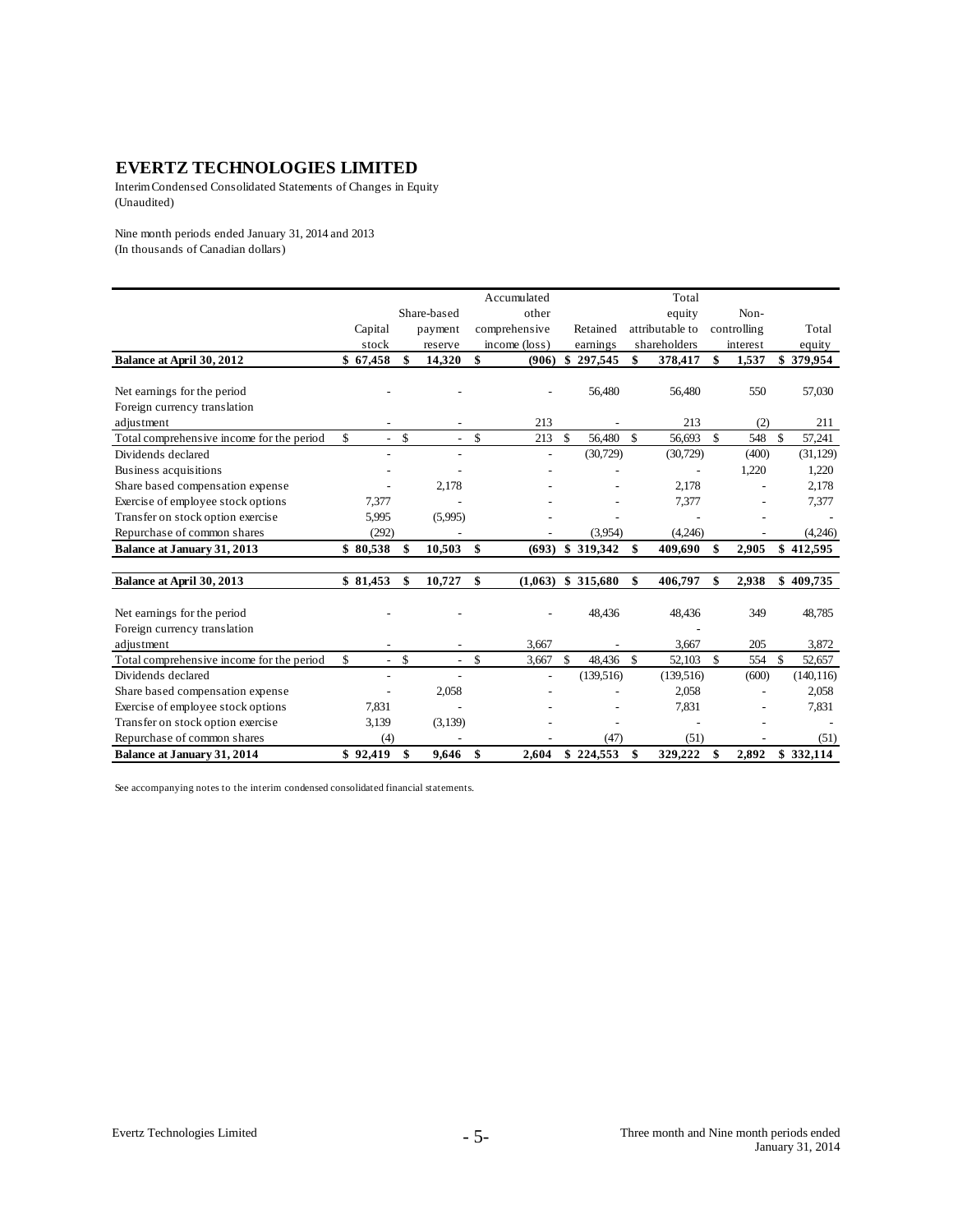Interim Condensed Consolidated Statements of Earnings (Unaudited)

Three month and nine month periods ended January 31, 2014 and 2013 (In thousands of Canadian dollars, except per share amounts)

|                                                       | Three month period ended |              | Nine month period ended |        |         |
|-------------------------------------------------------|--------------------------|--------------|-------------------------|--------|---------|
|                                                       | January 31,              |              | January 31,             |        |         |
|                                                       | 2014                     | 2013         | 2014                    |        | 2013    |
|                                                       |                          |              |                         |        |         |
| Revenue                                               | \$<br>93,185             | \$<br>71,771 | \$<br>238,287           | \$     | 250,890 |
| Cost of goods sold                                    | 39,448                   | 31,499       | 101,184                 |        | 106,103 |
| Gross margin                                          | 53,737                   | 40,272       | 137,103                 |        | 144,787 |
| Expenses                                              |                          |              |                         |        |         |
| Selling, administrative and general (note 8)          | 17,351                   | 15,052       | 45,561                  |        | 43,408  |
| Research and development                              | 15,049                   | 13,098       | 43,133                  |        | 37,502  |
| Investment tax credits                                | (3,168)                  | (3,519)      | (9,033)                 |        | (9,569) |
| Foreign exchange gain                                 | (3,718)                  | (1,467)      | (7, 183)                |        | (2,790) |
|                                                       | 25,514                   | 23,164       | 72,478                  |        | 68,551  |
|                                                       | 28,223                   | 17,108       | 64,625                  |        | 76,236  |
| Finance income                                        | 496                      | 699          | 1,720                   |        | 1,576   |
| Finance costs                                         | (61)                     | (103)        | (275)                   |        | (269)   |
| Other income and expenses                             | 47                       | 276          | (38)                    |        | 272     |
| Earnings before income taxes                          | 28,705                   | 17,980       | 66,032                  |        | 77,815  |
| Provision for (recovery of) income taxes              |                          |              |                         |        |         |
| Current                                               | 7,672                    | 3,968        | 19,387                  |        | 19,280  |
| Deferred                                              | (316)                    | 833          | (2,140)                 |        | 1,505   |
|                                                       | 7,356                    | 4,801        | 17,247                  |        | 20,785  |
| Net earnings for the period                           | \$<br>21,349             | \$<br>13,179 | \$<br>48,785            | \$     | 57,030  |
| Net earnings attributable to non-controlling interest | 68                       | 195          | 349                     |        | 550     |
| Net earnings attributable to shareholders             | 21,281                   | 12,984       | 48,436                  |        | 56,480  |
| Net earnings for the period                           | \$<br>21,349             | \$<br>13,179 | \$<br>48,785            | $\$\,$ | 57,030  |
| Earnings per share (note 13)                          |                          |              |                         |        |         |
| Basic                                                 | \$<br>0.29               | \$<br>0.18   | \$<br>0.65              | \$     | 0.77    |
| Diluted                                               | \$<br>0.29               | \$<br>0.18   | \$<br>0.65              | \$     | 0.77    |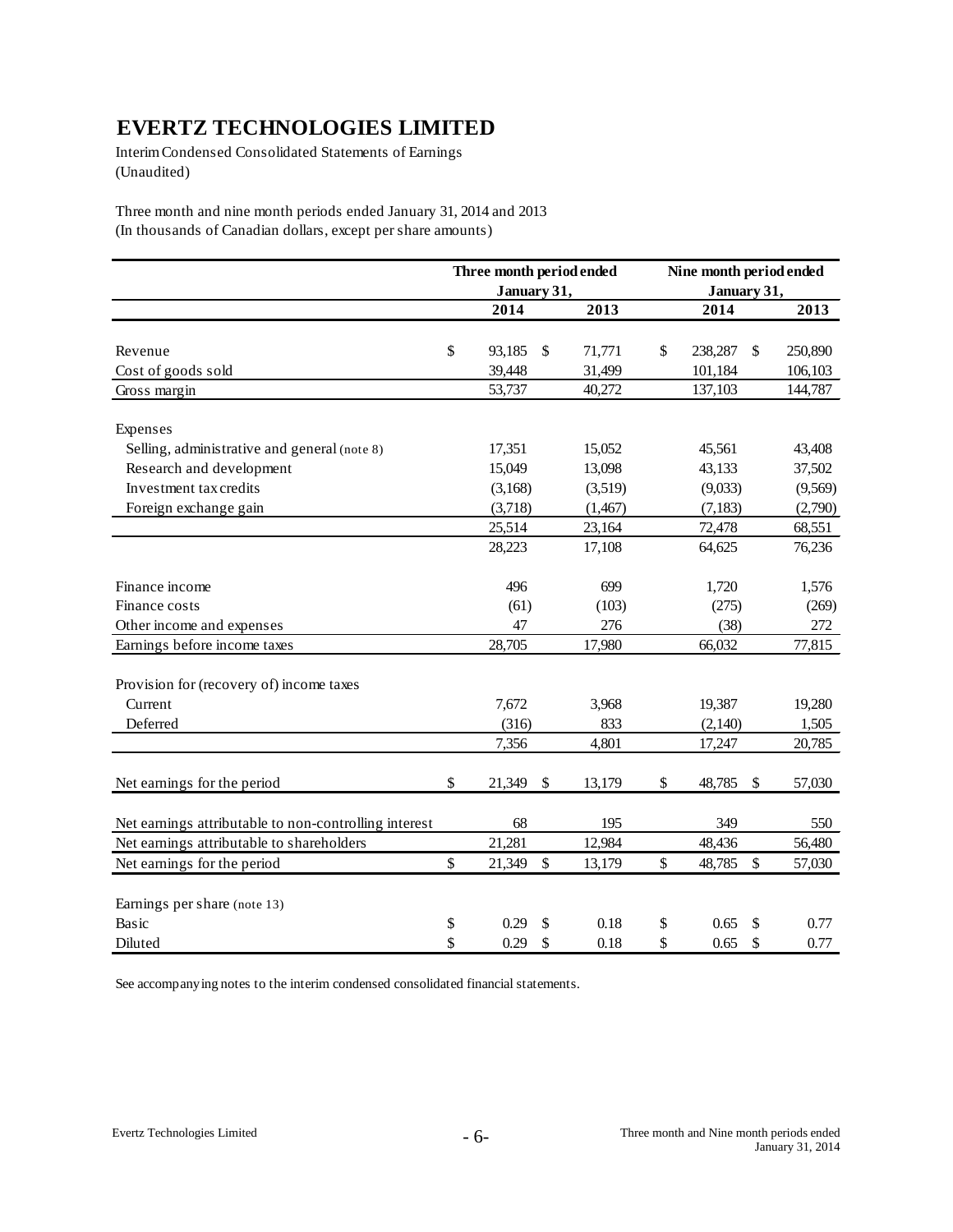Interim Condensed Consolidated Statements of Comprehensive Income (Unaudited)

Three month and nine month periods ended January 31, 2014 and 2013 (In thousands of Canadian dollars)

|                                                               |    | Three month period ended |     |        |                                                                                                       |        |             |        |  |
|---------------------------------------------------------------|----|--------------------------|-----|--------|-------------------------------------------------------------------------------------------------------|--------|-------------|--------|--|
|                                                               |    | January 31,              |     |        | Nine month period ended<br>2014<br>\$<br>48.785<br>3.872<br>\$<br>52,657<br>\$<br>554<br>\$<br>52,103 |        | January 31, |        |  |
|                                                               |    | 2014                     |     | 2013   |                                                                                                       |        |             | 2013   |  |
| Net earnings for the period                                   | \$ | 21.349                   | S   | 13.179 |                                                                                                       |        |             | 57,030 |  |
| Items that may be classified as net earnings:                 |    |                          |     |        |                                                                                                       |        |             |        |  |
| Foreign currency translation adjustment                       |    | 2.040                    |     | (289)  |                                                                                                       |        |             | 211    |  |
|                                                               |    |                          |     |        |                                                                                                       |        |             |        |  |
| Comprehensive income                                          | \$ | 23.389                   |     | 12.890 |                                                                                                       |        |             | 57,241 |  |
|                                                               |    |                          |     |        |                                                                                                       |        |             |        |  |
| Comprehensive income attributable to non-controlling interest | -S | 189                      | \$. | 193    |                                                                                                       |        |             | 548    |  |
| Comprehensive income attributable to shareholders             | \$ | 23,200                   |     | 12.697 |                                                                                                       |        |             | 56,693 |  |
| Comprehensive income                                          | \$ | 23.389                   |     | 12.890 | \$                                                                                                    | 52,657 |             | 57,241 |  |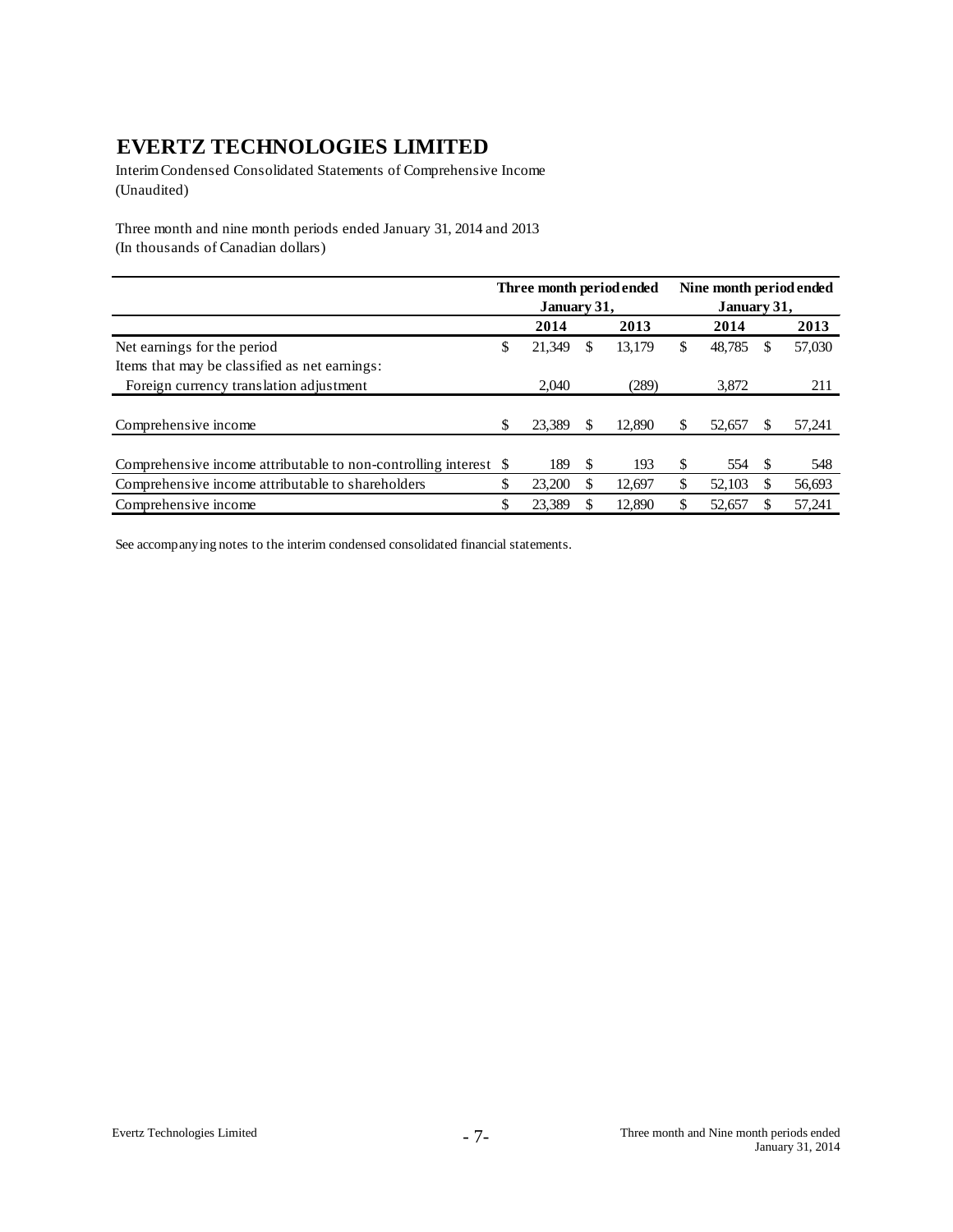Interim Condensed Consolidated Statements of Cash Flows (Unaudited)

Three month and nine month periods ended January 31, 2014 and 2013 (In thousands of Canadian dollars)

|                                                             | January 31,   | Three month period ended | Nine month period ended<br>January 31, |               |
|-------------------------------------------------------------|---------------|--------------------------|----------------------------------------|---------------|
|                                                             | 2014          | 2013                     | 2014                                   | 2013          |
| Operating activities                                        |               |                          |                                        |               |
| Net earnings for the period                                 | \$<br>21,349  | \$<br>13,179             | \$<br>48,785                           | \$<br>57,030  |
| Add: Items not involving cash                               |               |                          |                                        |               |
| Depreciation of property, plant and equipment               | 2,532         | 1,953                    | 7,327                                  | 5,674         |
| Amortization of intangible assets                           | 98            | 90                       | 279                                    | 341           |
| Gain on instruments held for trading                        | (41)          | (36)                     | (122)                                  | (109)         |
| Loss (gain) on disposal of property, plant and equipment    | (1)           |                          | 297                                    | (19)          |
| Share-based compensation                                    | 673           | 708                      | 2,058                                  | 2,178         |
| Interest expense                                            | 182           | 51                       | 275                                    | 159           |
| Deferred income tax (recovery) expense                      | (316)         | 816                      | (2,140)                                | 1,505         |
|                                                             | 24,476        | 16,761                   | 56,759                                 | 66,759        |
| Current tax expenses, net of investment tax credits         | 4,504         | 449                      | 10,354                                 | 9,711         |
| Income taxes (received) paid                                | (556)         | 41                       | (1,572)                                | (363)         |
| Changes in non-cash working capital items (note 9)          | (4,070)       | 4,763                    | (28, 792)                              | 1,977         |
| Cash provided by operating activities                       | 24,354        | 22,014                   | 36,749                                 | 78,084        |
|                                                             |               |                          |                                        |               |
| Investing activities                                        |               |                          |                                        |               |
| Business acquisitions, net of cash                          |               | (3,774)                  |                                        | (3,774)       |
| Acquisition of property, plant and equipment                | (2,575)       | (2,427)                  | (7,730)                                | (6,917)       |
| Proceeds from disposal of property, plant and equipment     |               |                          | 187                                    | 54            |
| Cash used in investing activities                           | (2,575)       | (6,201)                  | (7,543)                                | (10,637)      |
|                                                             |               |                          |                                        |               |
| Financing activities                                        |               |                          |                                        |               |
| Repayment of long term debt                                 | (21)          | (522)                    | (233)                                  | (708)         |
| Interest paid                                               | (182)         | (51)                     | (275)                                  | (159)         |
| Dividends paid                                              | (115, 846)    | (10,244)                 | (139,516)                              | (30, 729)     |
| Dividends paid by subsidiaries to non-controlling interests |               |                          | (600)                                  | (400)         |
| Capital stock repurchased                                   | (7)           | (46)                     | (51)                                   | (4,246)       |
| Capital stock issued                                        | 3,473         | 4,500                    | 7,831                                  | 7,377         |
| Cash used in financing activities                           | (112, 583)    | (6,363)                  | (132, 844)                             | (28, 865)     |
|                                                             |               |                          |                                        |               |
| Effect of exchange rates on cash and cash equivalents       | 1,355         | (513)                    | 1,630                                  | (45)          |
| (Decrease) increase in cash and cash equivalents            | (89, 449)     | 8,937                    | (102,008)                              | 38,537        |
| Cash and cash equivalents beginning of period               | 196,099       | 203,265                  | 208,658                                | 173,665       |
| Cash and cash equivalents end of period                     | \$<br>106,650 | \$<br>212,202            | \$<br>106,650                          | \$<br>212,202 |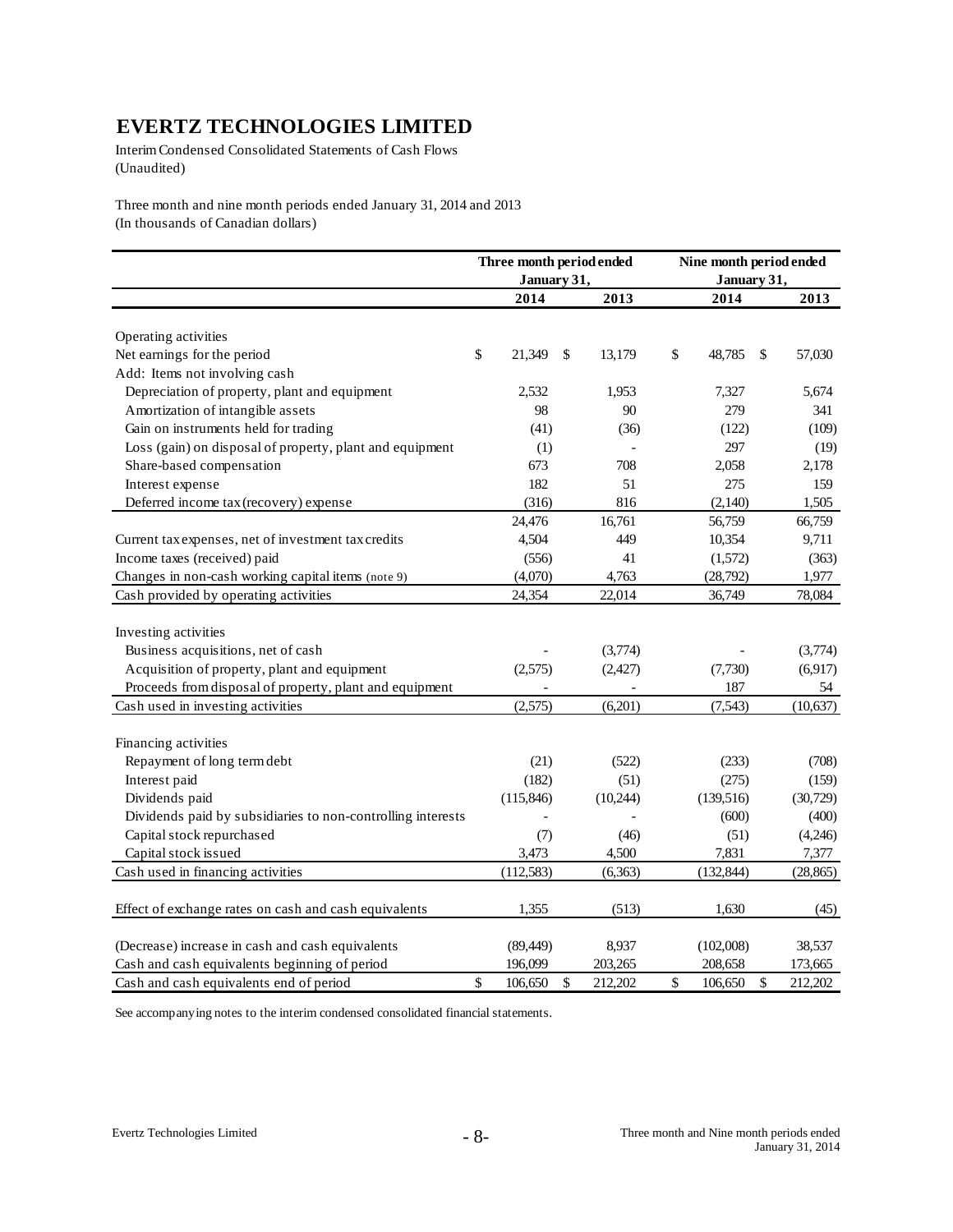# **NOTES TO THE INTERIM CONDENSED CONSOLIDATED FINANCIAL STATEMENTS** (Unaudited)

#### Three month and Nine month periods ended January 31, 2014 and 2013 (in thousands of Canadian dollars, except for "number of common shares" and "number of options")

Evertz Technologies Limited ("Evertz" or the "Company") is incorporated under the *Canada Business Corporations Act*. The Company is incorporated and domiciled in Canada and the registered head office is located at 5292 John Lucas Drive, Burlington, Ontario, Canada. The Company is a leading equipment provider to the television broadcast industry. The Company designs, manufactures and distributes video and audio infrastructure equipment for the production, post–production, broadcast and telecommunications markets.

#### **1. STATEMENT OF COMPLIANCE**

These interim condensed consolidated financial statements have been prepared in accordance with International Financial Reporting Standards ("IFRS") as issued by the International Accounting Standards Board ("IASB") and under IAS 34 "Interim Financial Reporting" using the same accounting policies as described in the Company's consolidated financial statements for the year ended April 30, 2013, except as disclosed in Note 2.

These interim condensed consolidated financial statements do not include all information and note disclosures required by IFRS for annual financial statements, and therefore; should be read in conjunction with the April 30, 2013 annual consolidated financial statements.

These interim condensed consolidated financial statements were authorized for issue by the Board of Directors on March 4, 2014.

# **2. SIGNIFICANT ACCOUNTING POLICIES**

#### **Changes in Accounting Policies**

#### *Consolidated Financial Statements*

Effective May 1, 2013, the Company adopted IFRS 10, *Consolidated Financial Statements* ("IFRS 10"). IFRS 10 establishes principles for the presentation and preparation of consolidated financial statements when an entity controls one or more other entities. IFRS 10 replaced the consolidation requirements in SIC-12, *Consolidation – Special Purpose Entities* and IAS 27, *Consolidated and Separate Financial Statements.* The adoption of IFRS 10 did not have any impact on the Interim Condensed Consolidated Financial Statements.

#### *Disclosure of Interests in Other Entities*

Effective May 1, 2013, the Company adopted IFRS 12, *Disclosure of Interests in Other Entities* ("IFRS 12"). IFRS 12 is a new and comprehensive standard on disclosure requirements for all forms of interests in other entities, including subsidiaries, joint arrangements, associates and unconsolidated structured entities. The adoption of IFRS 12 did not have any impact on the Interim Condensed Consolidated Financial Statements and we are currently evaluating the impact on the annual consolidated financial statements.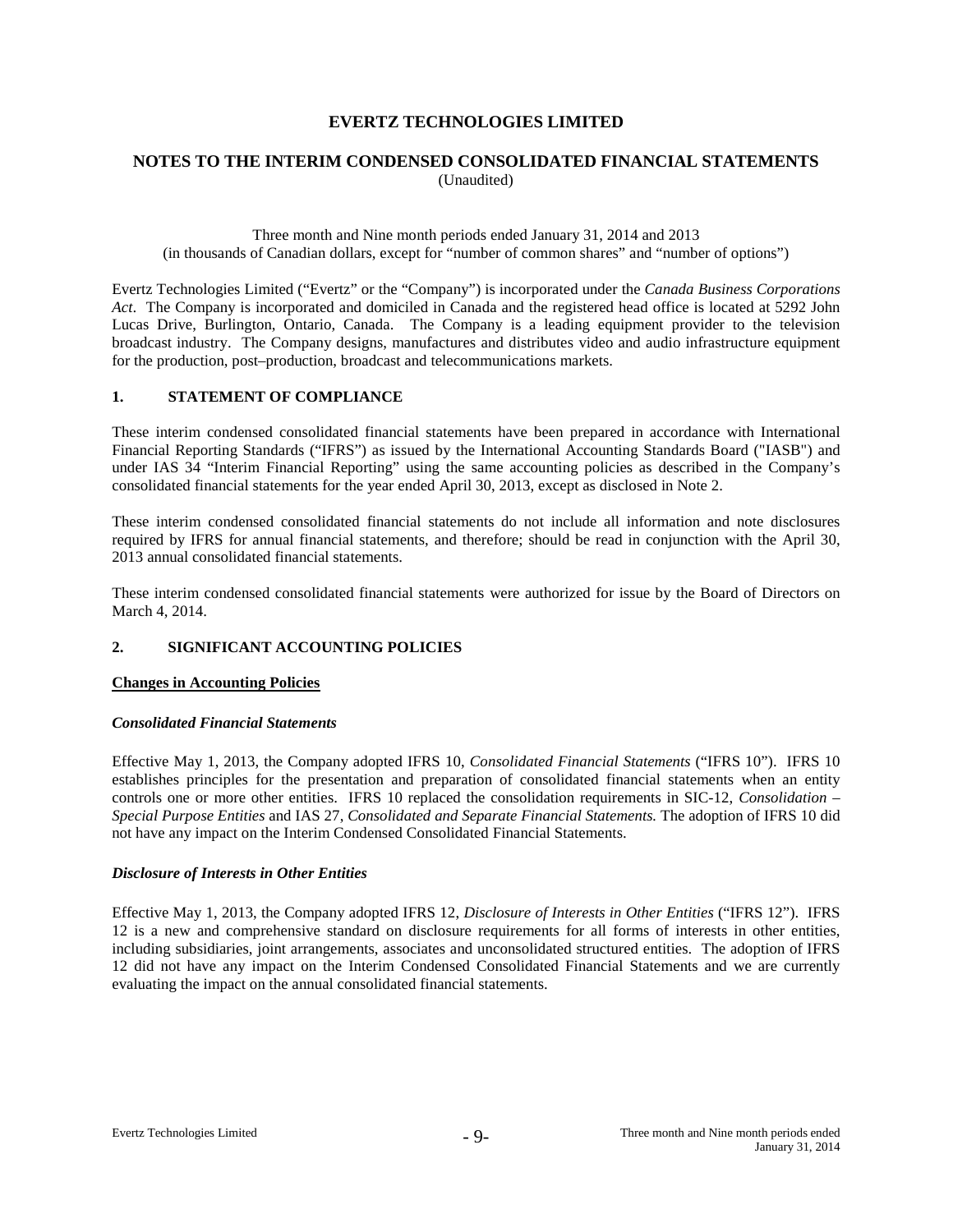#### *Note #2 continued …*

#### *Fair Value Measurements*

Effective May 1, 2013, the Company adopted IFRS 13, *Fair Value Measurements* ("IFRS 13"). IFRS 13 provides new guidance on fair value measurement and disclosure requirements. The adoption of IFRS 13 did not have any impact on the Interim Condensed Consolidated Financial Statements.

#### *Presentation of Financial Statements*

Effective May 1, 2013, the Company adopted Amendments to IAS 1, *Presentation of Financial Statements*  ("Amendments to IAS 1"), which became effective for annual periods beginning on or after July 1, 2012, are applied retroactively. The amendments require that an entity present separately the items of other comprehensive income that may be reclassified to profit or loss in the future from those that would never be reclassified to profit or loss. The adoption of Amendments to IAS 1 did not have any impact on the Interim Condensed Consolidated Financial Statements.

#### *Financial Instruments*

Effective May 1, 2013, the Company adopted Amendments to IFRS 7, *Financial Instruments Disclosures* ("Amendments to IFRS 7"), which amend the disclosure requirements in IFRS 7 to require information about all recognized financial instruments that are offset in accordance with paragraph 42 of IAS 32 Financial Instruments: Presentation. The adoption of Amendments to IFRS 7 did not have any impact on the Interim Condensed Consolidated Financial Statements.

#### **New and Revised IFRSs Issued but Not Yet Effective**

Following is a listing of amendments, revisions and new International Financial Reporting Standards issued but not yet effective. Unless otherwise indicated, earlier application is permitted.

#### *Financial Instruments*

IFRS 9 Financial instruments ("IFRS 9") was issued by the IASB on November 12, 2009 and will replace IAS 39 Financial Instruments: Recognition and Measurement ("IAS 39"). IFRS 9 introduces new requirements for the financial reporting of financial assets and financial liabilities. IFRS 9 is effective for annual periods beginning on or after January 1, 2015. The Company has not yet determined the impact of IFRS 9 on its financial statements.

IAS 32, Financial instruments: Presentation ("IAS 32") was amended by the IASB in December 2011 to clarify certain aspects of the requirements on offsetting. The amendments focus on the criterion that an entity currently has a legally enforceable right to set off the recognized amounts and the criterion that an entity intends either to settle on a net basis or to realize the asset and settle the liability simultaneously. The amendments to IAS 32 are effective for annual periods beginning on or after January 1, 2014. The Company has not yet determined the impact of IAS 32 on its financial statements.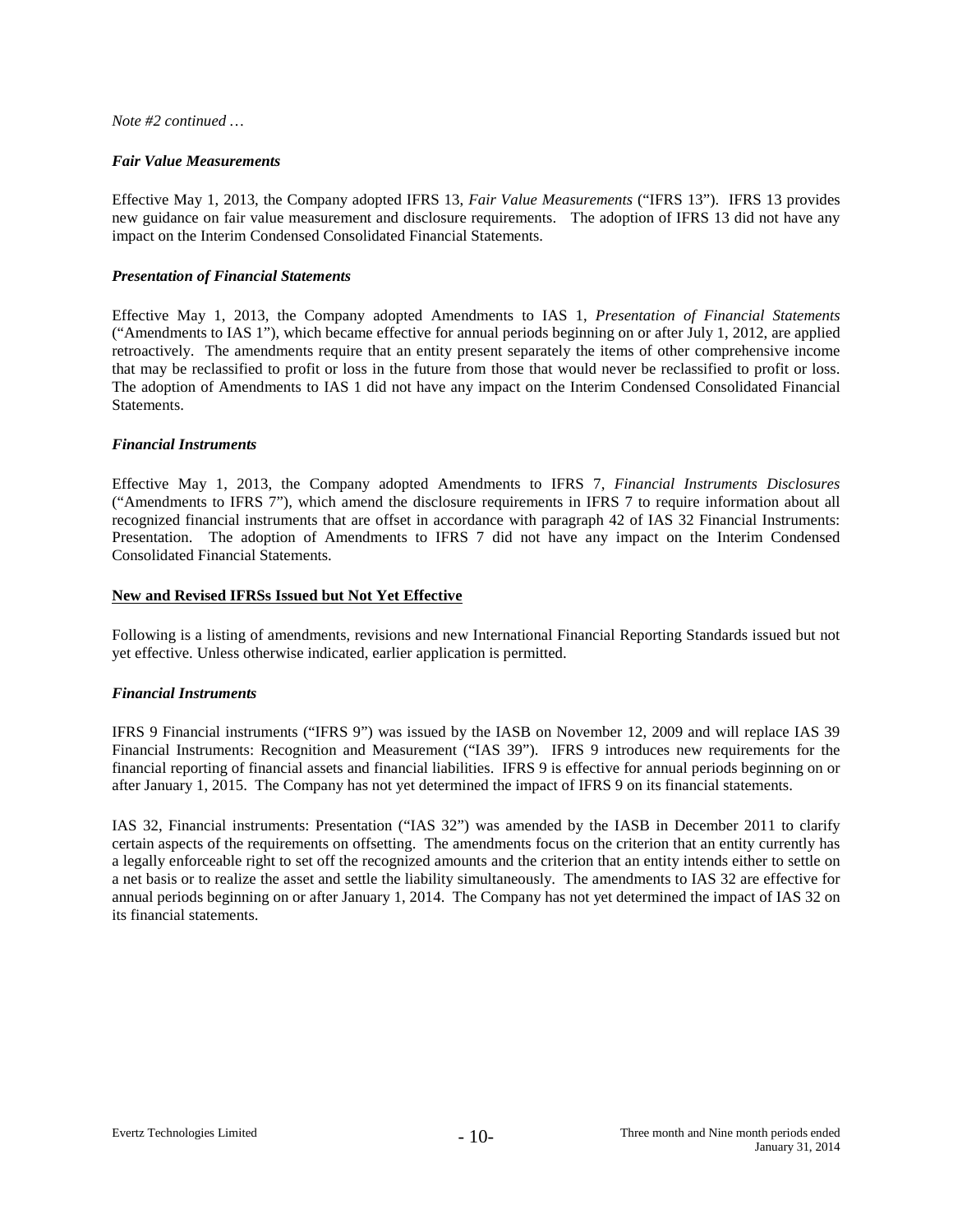#### **3. BUSINESS ACQUISITIONS**

On December 13, 2012 the Company completed the investment of 80% in the share capital of an international technology-based company for cash consideration of \$3,774, net of \$1,391 in cash acquired. The acquisition price includes \$250 in contingent consideration that the Company has valued at 100% of the potential liability. The acquisition was accounted for under the acquisition method and its operating results have been included in these financial statements since the date of acquisition. During fiscal 2013 the Company recognized \$140 of transaction costs in selling, administrative and general expenses relating to the acquisition.

The final allocation of the purchase price is based on management's estimate of the fair value of assets acquired and liabilities assumed. The final allocation of the purchase price is as follows:

| Trade and other receivables   | \$<br>1,054 |
|-------------------------------|-------------|
| Inventories                   | 1,742       |
| Income tax receivable         | 345         |
| Trade and other payables      | (546)       |
| Deferred revenue              | (123)       |
| Property, plant and equipment | 2,994       |
| Long term debt                | (440)       |
| Deferred tax liability        | (318)       |
| Goodwill (not tax deductible) | 286         |
| Non-controlling interest      | (1,220)     |
|                               | 3,774       |

The non-controlling interest has been valued at its proportionate share of net assets in the acquired company. Fair value of trade and other receivables was determined by netting \$1,091 in gross receivables with \$37 in receivables deemed uncollectable.

# **4. PROPERTY, PLANT AND EQUIPMENT**

|                                    |               | <b>January 31, 2014</b>                   |                           |             | April 30, 2013              |                    |
|------------------------------------|---------------|-------------------------------------------|---------------------------|-------------|-----------------------------|--------------------|
|                                    | Cost          | <b>Accumulated</b><br><b>Amortization</b> | Carrying<br><b>Amount</b> | Cost        | Accumulated<br>Amortization | Carrying<br>Amount |
| Office furniture and equipment     | \$<br>2.764   | \$<br>1,783                               | \$<br>981                 | \$<br>1.726 | \$<br>957                   | \$<br>769          |
| Research and development equipment | 23,303        | 11,209                                    | 12,094                    | 18,483      | 8.608                       | 9,875              |
| Airplanes                          | 19.727        | 7.471                                     | 12,256                    | 12,639      | 1.956                       | 10,683             |
| Machinery and equipment            | 44,840        | 31,119                                    | 13,721                    | 42,339      | 28,018                      | 14,321             |
| Leaseholds                         | 4.902         | 3,208                                     | 1.694                     | 4.290       | 2.705                       | 1,585              |
| Land                               | 2,291         | ٠                                         | 2,291                     | 2,060       |                             | 2,060              |
| <b>Buildings</b>                   | 9,807         | 1.806                                     | 8,001                     | 8,816       | 1,472                       | 7,344              |
|                                    | \$<br>107.634 | 56.596                                    | 51,038                    | 90,353      | \$<br>43.716                | \$<br>46,637       |

# **5. GOODWILL**

The changes in carrying amounts of goodwill are as follows:

|                                | $\bigcirc$ osi |
|--------------------------------|----------------|
| Balance as at April 30, 2013   | 17 72.4        |
| Foreign exchange differences   | 510            |
| Balance as at January 31, 2014 |                |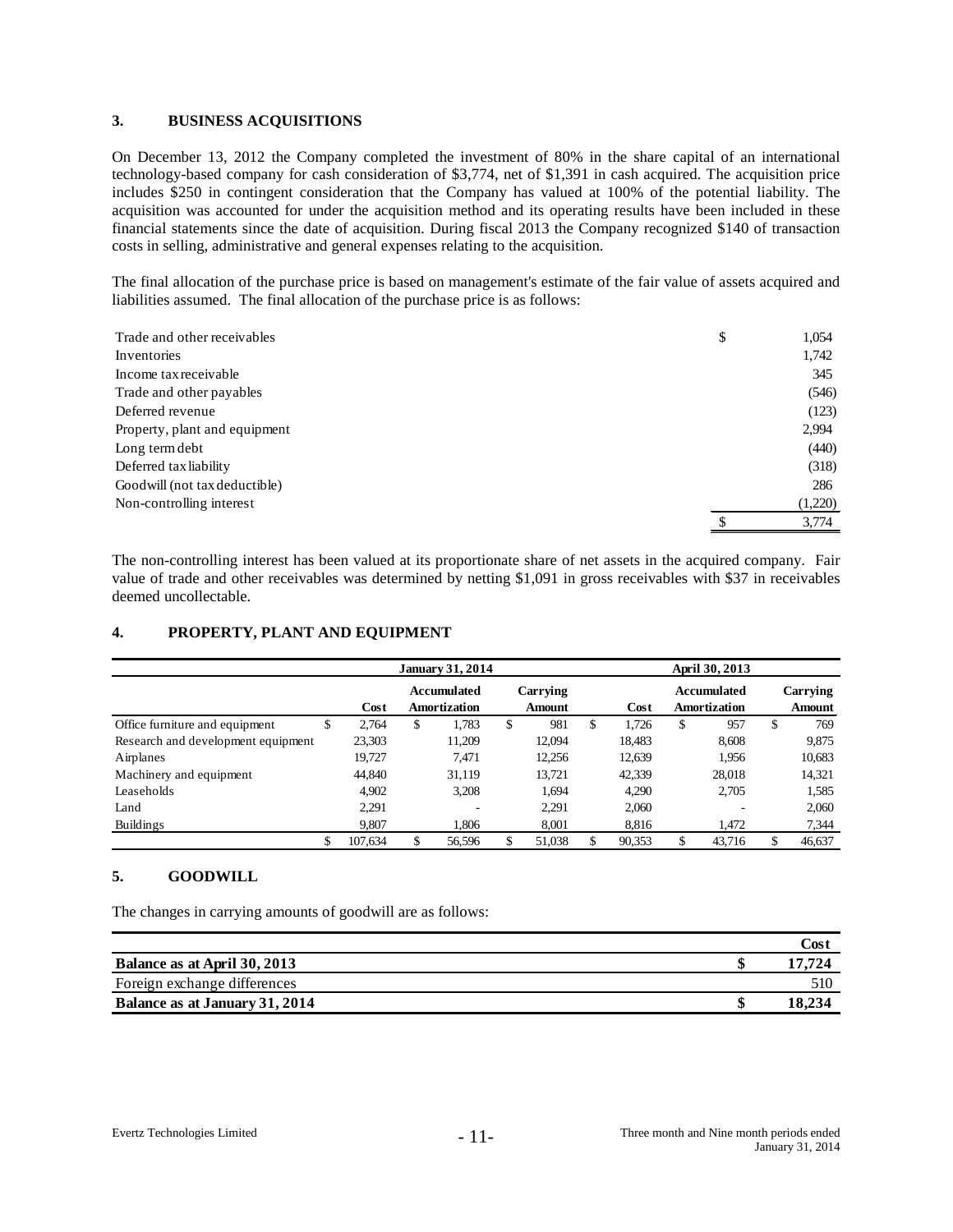# **6. PROVISIONS**

|                                |                        | Warranty and | Lease/Retirement |     |  |       |  |
|--------------------------------|------------------------|--------------|------------------|-----|--|-------|--|
|                                | Obligations<br>Returns |              |                  |     |  |       |  |
| Balance as at April 30, 2013   |                        | 1.000        |                  | 104 |  | 1,104 |  |
| Additions                      |                        | 500          |                  |     |  | 513   |  |
| Foreign exchange differences   |                        | ۰            |                  | 20  |  | 20    |  |
| Balance as at January 31, 2014 |                        | 1.500        |                  | 137 |  | 1.637 |  |

# **7. CAPITAL STOCK**

Authorized capital stock consists of:

Unlimited number of preferred shares, Unlimited number of common shares

|                                      | Number of     | Amount |
|--------------------------------------|---------------|--------|
|                                      | Common Shares |        |
| Balance as at April 30, 2013         | 73,632,566    | 81,453 |
| Issued on exercise of stock options  | 650,800       | 7,831  |
| Cancelled pursuant to NCIB           | (3,620)       | (4)    |
| Transferred on stock option exercise | -             | 3,139  |
| Balance as at January 31, 2014       | 74,279,746    | 92,419 |

#### *Normal Course Issuer Bid*

In August 2013, the Company filed a Normal Course Issuer Bid (NCIB) with the TSX to repurchase, at the Company's discretion, until September 2, 2014 up to 3,700,397 outstanding common shares on the open market or as otherwise permitted, subject to normal terms and limitations of such bids. During fiscal 2014 in combination with a prior NCIB that expired in July 2013, the Company purchased and cancelled 3,620 common shares at a weighted average price of \$14.12 per share under the NCIB.

# *Dividends Per Share*

During the quarter, \$1.56 in dividends per share were declared, including a special dividend of \$1.40 per common share.

# **8. SELLING, ADMINISTRATIVE AND GENERAL EXPENSES**

|                                               | Three month period ended<br>January 31, |   |        | Nine month period ended<br>January 31, |        |    |        |  |  |  |
|-----------------------------------------------|-----------------------------------------|---|--------|----------------------------------------|--------|----|--------|--|--|--|
|                                               | 2014                                    |   | 2013   |                                        | 2014   |    | 2013   |  |  |  |
| Selling and administrative                    | \$<br>14,913                            | S | 13,659 | \$                                     | 40,196 | -S | 39,118 |  |  |  |
| Share-based compensation (note 10)            | 673                                     |   | 708    |                                        | 2,058  |    | 2,178  |  |  |  |
| Depreciation of property, plant and equipment |                                         |   |        |                                        |        |    |        |  |  |  |
| (non-production)                              | 1,667                                   |   | 595    |                                        | 3,028  |    | 1,771  |  |  |  |
| Amortization of intangibles                   | 98                                      |   | 90     |                                        | 279    |    | 341    |  |  |  |
|                                               | 17.351                                  |   | 15.052 | S                                      | 45.561 | S  | 43,408 |  |  |  |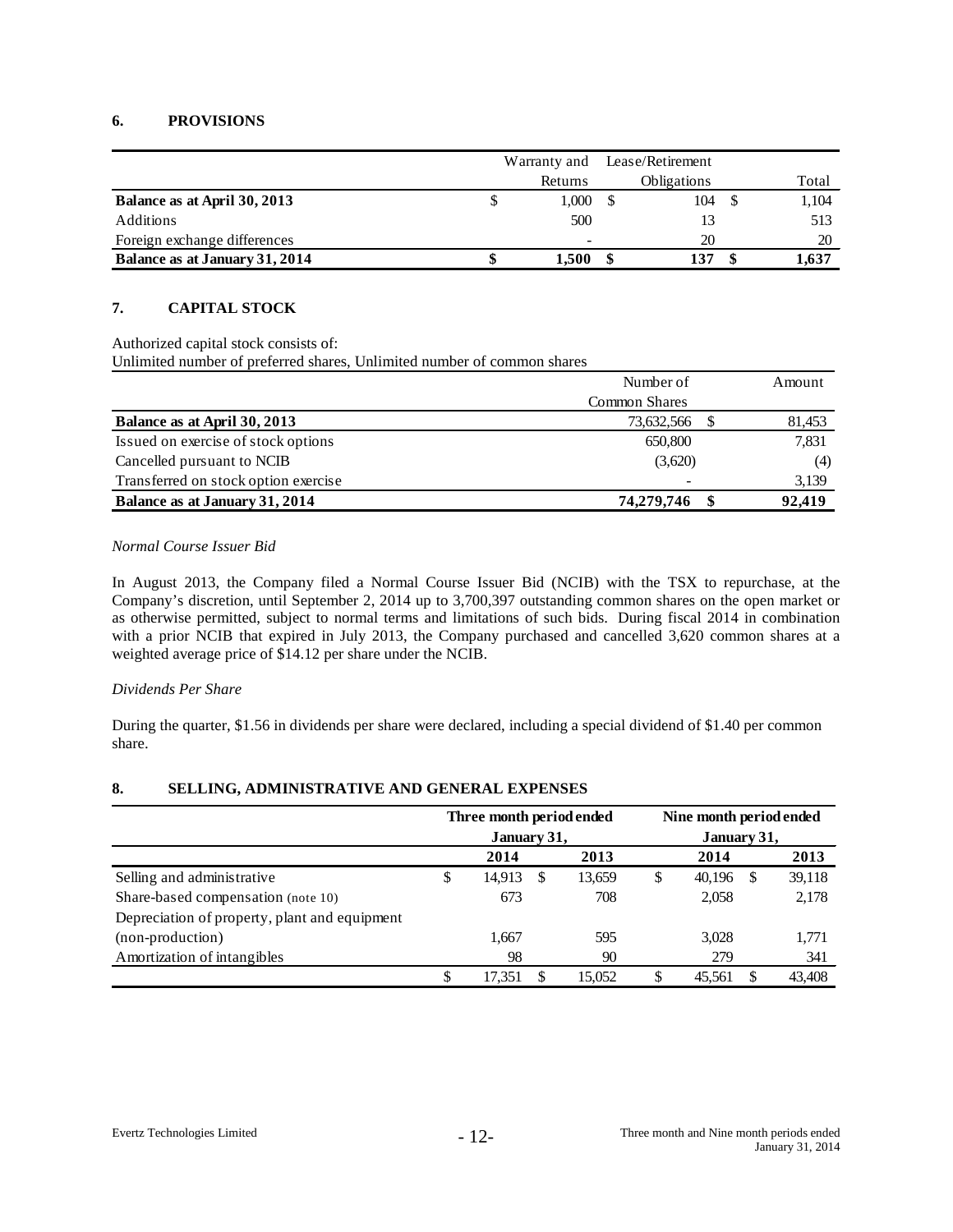# **9. STATEMENT OF CASH FLOWS**

|                                       | Three month period ended<br>January 31, |              |          | Nine month period ended<br>January 31, |         |
|---------------------------------------|-----------------------------------------|--------------|----------|----------------------------------------|---------|
|                                       |                                         | 2014         | 2013     | 2014                                   | 2013    |
| Trade and other receivables           | \$                                      | $(7,162)$ \$ | 6.700    | \$<br>$(15,920)$ \$                    | 11,071  |
| Inventories                           |                                         | (5,189)      | (4, 845) | (12,071)                               | (3,732) |
| Prepaid expenses                      |                                         | (1,720)      | (1,541)  | (869)                                  | (954)   |
| Trade payable and accrued liabilities |                                         | 11,693       | 4,067    | (990)                                  | (7,294) |
| Deferred revenue                      |                                         | (1,675)      | 346      | 525                                    | 2,595   |
| Provisions                            |                                         | (17)         | 36       | 533                                    | 291     |
|                                       | Φ<br>J                                  | (4,070)      | 4.763    | (28, 792)                              | 1,977   |

# **Changes in non**–**cash working capital items**

# **10. SHARE BASED PAYMENTS**

The Company established, in June 2006, a stock option plan to attract, retain, motivate and compensate employees, officers and eligible directors who are integral to the growth and success of the Company. A number of shares equal to 10% of the Company's outstanding common shares are to be reserved for issuance under the stock option plan.

The Board of Directors administers the stock option plan and will determine the terms of any options granted. The exercise price of an option is to be set by the Board of Directors at the time of grant but shall not be lower than the market price as defined in the option plan at the time of grant. The term of the option cannot exceed 10 years. Stock options currently granted normally fully vest and expire by the end of the fifth year. The terms for all options prior to June 2006 were set by the Board of Directors at the grant date.

The changes in the number of outstanding share options are as follows:

|                                | Number of<br>Options |    | Weighted<br>Average<br><b>Exercise Price</b> |
|--------------------------------|----------------------|----|----------------------------------------------|
| Balance as at April 30, 2013   | 4,614,400            |    | 13.09                                        |
| Granted                        | 158,000              |    | 16.01                                        |
| Exercised                      | (650, 800)           |    | 12.03                                        |
| Forfeited                      | (163,000)            |    | 12.45                                        |
| Expired                        | (170,000)            |    | 18.10                                        |
| Balance as at January 31, 2014 | 3,788,600            | ٨D | 13.19                                        |

Stock options outstanding as at January 31, 2014 are:

| <b>Exercise Price</b> | <b>Weighted Average</b><br><b>Exercise Price</b> |       |                |                         | Number of<br>Outstanding | <b>Weighted Average</b><br>Remaining | Number of<br><b>Options</b> | <b>Weighted Average</b><br><b>Exercise Price of</b> |
|-----------------------|--------------------------------------------------|-------|----------------|-------------------------|--------------------------|--------------------------------------|-----------------------------|-----------------------------------------------------|
|                       |                                                  |       | <b>Options</b> | <b>Contractual Life</b> | <b>Exercisable</b>       | <b>Exercisable Options</b>           |                             |                                                     |
| $$9.93 - $11.17$      | \$                                               | 11.17 | 12,000         | 0.2                     | $\sim$                   | $\overline{\phantom{0}}$             |                             |                                                     |
| $$11.88 - $13.14$     | \$                                               | 12.02 | 2,327,500      | 2.4                     | 3.000                    | \$<br>13.14                          |                             |                                                     |
| $$13.84 - $15.64$     | \$                                               | 14.28 | 959,100        | 2.9                     | 127,700                  | \$<br>14.61                          |                             |                                                     |
| $$16.21 - $19.34$     |                                                  | 16.69 | 490,000        | 3.7                     | $\overline{\phantom{a}}$ | $\overline{\phantom{a}}$             |                             |                                                     |
| Totals                |                                                  | 13.19 | 3,788,600      | 2.7                     | 130,700                  | 14.58                                |                             |                                                     |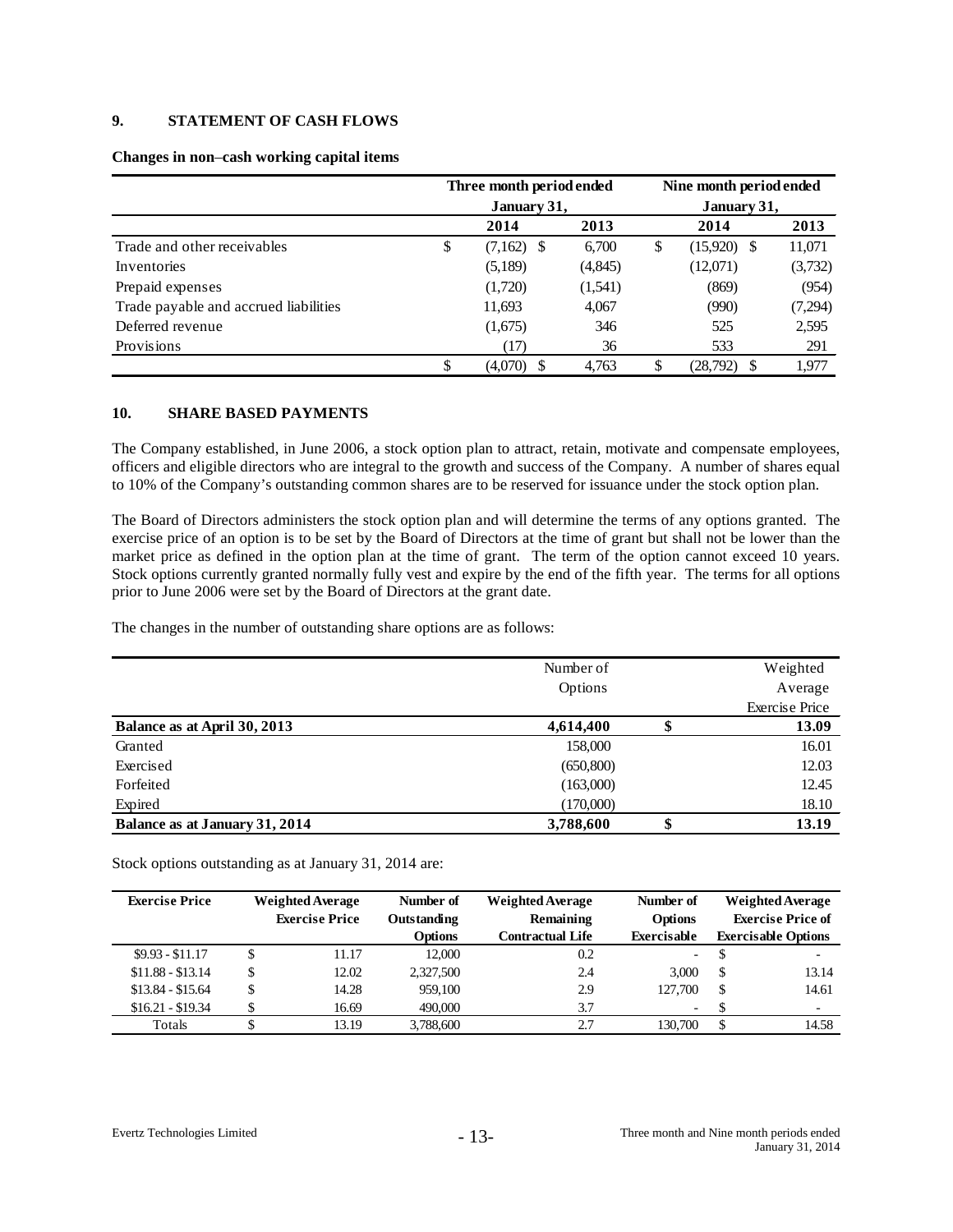#### *Note #10 continued …*

#### **Compensation expense**

The share–based compensation expense that has been charged against earnings over the nine and three month period is \$673 (2013 – \$708) and \$2,058 (2013 - \$2,178). Compensation expense on grants during the period was calculated using the Black–Scholes option pricing model with the following weighted average assumptions:

|                                                   | Nine month period ended | Nine month period ended |
|---------------------------------------------------|-------------------------|-------------------------|
|                                                   | <b>January 31, 2014</b> | <b>January 31, 2013</b> |
| Risk-free interest rate                           | 1.70%                   | 1.27%                   |
| Dividend yield                                    | 4.02%                   | 3.81%                   |
| Expected life                                     | 5 years                 | 5 years                 |
| Expected volatility                               | 40%                     | 42%                     |
| Weighted average grant-date fair value:           |                         |                         |
| Where the exercise price equaled the market price | \$4.07                  | \$3.99                  |

Expected volatility is based on historical share price volatility over the past 5 years of the company. Share-based compensation expense was calculated using a weighted average forfeiture rate of 18% (2013 – 18%).

# **11. SEGMENTED INFORMATION**

The Company reviewed its operations and determined that it operates a single reportable segment, the television broadcast equipment market. The single reportable operating segment derives its revenues from the sale of hardware and software solutions including related services, training and commissioning.

|                      | Three month period ended<br>January 31, |        |  |        | Nine month period ended<br>January 31, |         |    |         |
|----------------------|-----------------------------------------|--------|--|--------|----------------------------------------|---------|----|---------|
| Revenue              |                                         | 2014   |  | 2013   |                                        | 2014    |    | 2013    |
| <b>United States</b> | \$                                      | 49,080 |  | 27,872 |                                        | 111.724 | \$ | 117,659 |
| International        |                                         | 38,158 |  | 38,000 |                                        | 109.192 |    | 110,997 |
| Canada               |                                         | 5.947  |  | 5,899  |                                        | 17.371  |    | 22,234  |
|                      | S                                       | 93.185 |  | 71.771 |                                        | 238,287 | S  | 250,890 |

|                      |                               |        |          | <b>January 31, 2014</b>  |    |                          |                               |           | April 30, 2013 |          |    |                          |  |  |
|----------------------|-------------------------------|--------|----------|--------------------------|----|--------------------------|-------------------------------|-----------|----------------|----------|----|--------------------------|--|--|
|                      | Property,<br><b>Plant</b> and |        |          |                          |    | <b>Intangible</b>        | Property,<br><b>Plant</b> and |           |                |          |    | <b>Intangible</b>        |  |  |
|                      | Equipment                     |        | Goodwill |                          |    | <b>Assets</b>            |                               | Equipment |                | Goodwill |    | <b>Assets</b>            |  |  |
| <b>United States</b> | \$                            | 13.782 | S        | 317                      | \$ | $\overline{\phantom{a}}$ | D                             | 12.367    | \$             | 288      | \$ |                          |  |  |
| International        |                               | 11,387 |          | 17.917                   |    | 343                      |                               | 10.481    |                | 17.436   |    | 558                      |  |  |
| Canada               |                               | 25,869 |          | $\overline{\phantom{a}}$ |    |                          |                               | 23,789    |                |          |    | $\overline{\phantom{a}}$ |  |  |
|                      |                               | 51.038 |          | 18.234                   | D  | 343                      |                               | 46.637    |                | 17.724   | \$ | 558                      |  |  |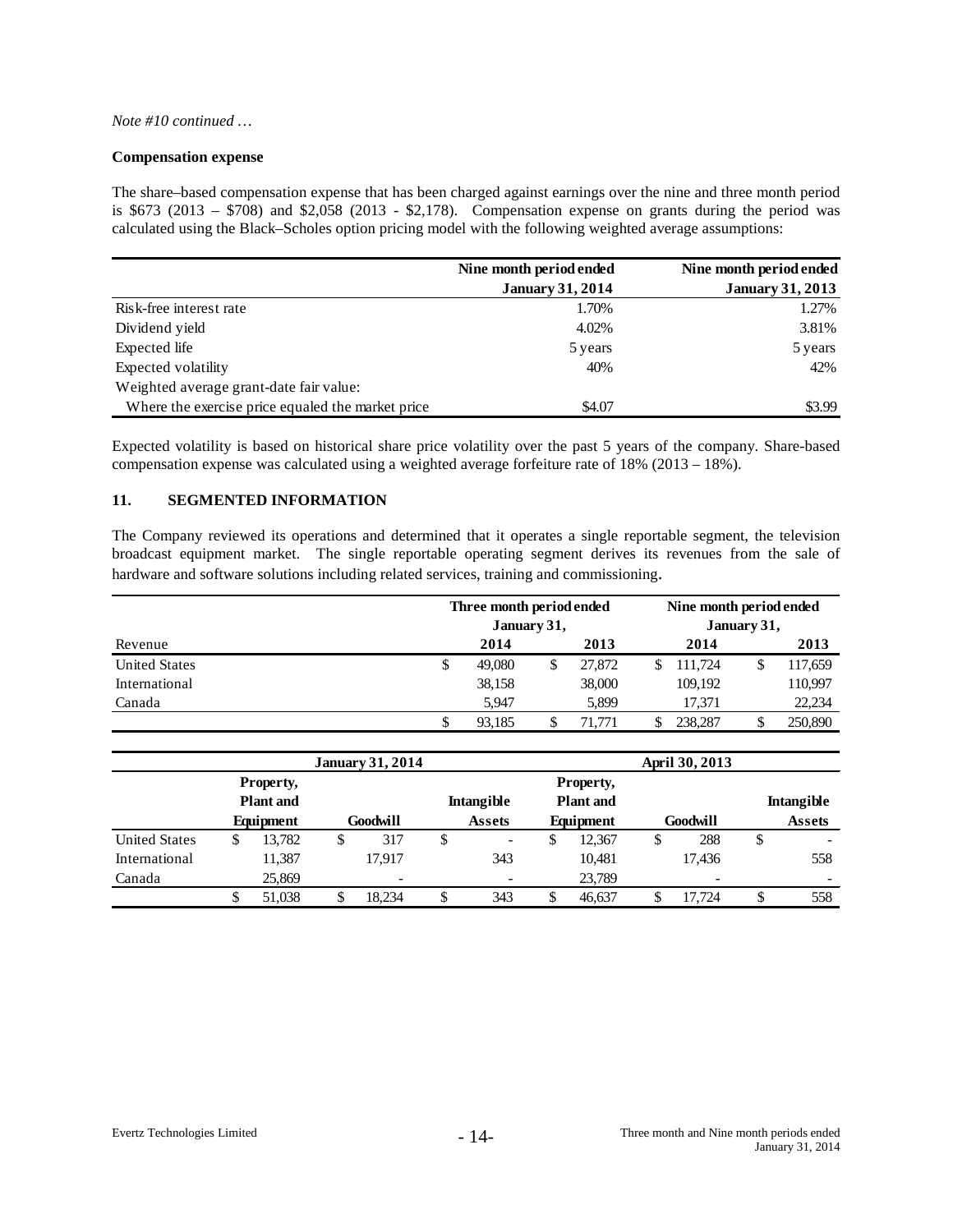#### **12. RELATED PARTY TRANSACTIONS**

Balances and transactions between the Company and its subsidiaries, which are related parties of the Company, have been eliminated on consolidation and are not disclosed in this note. Details of transactions between the Company and other related parties are disclosed below.

#### *Related Party Transactions*

Two shareholders each indirectly hold a 10% interest in the Company's leased premises in Ontario. This lease expires in 2019 with a total of \$4,364 committed over the remaining term. During the nine and three month period, rent paid for the leased principal premises amounted to \$614 (2013 – \$614) and \$205 (2013 - \$205) with no outstanding amounts due as at January 31, 2014.

The Company also leases property where two shareholders indirectly own 100% interest. This lease expires in 2016 with a total of \$677 committed over the remaining term. During the nine and three month period, rent paid was \$185 (2013 – \$185) and \$62 (2013 - \$62) with no outstanding amounts due as at January 31, 2014.

On December 1, 2008 the Company entered into an agreement with two shareholders who each indirectly hold a 20% interest in the Company's leased premises in Ontario. This lease expires in 2018 with a total of \$3,901 committed over the remaining term. During the nine and three month period, rent paid for the leased principal premises amounted to \$568 (2013 - \$546) and \$189 (2013 - \$186) with no outstanding amounts due as at January 31, 2014.

On December 15, 2013 the Company renewed a lease agreement with a director who indirectly owns 100% interest. The lease expires in 2018 with a total of \$694 committed over the remaining term. During the nine and three month period, rent paid was \$102 (2013 - \$102) and \$34 (2013 - \$34) with no outstanding amounts due as at January 31, 2014.

On May 1, 2009 the Company entered into an agreement with two shareholders who each indirectly hold a 35% interest. This lease expires in 2019 with a total of \$2,442 committed over the remaining term. During the nine and three month period, rent paid was \$329 (2013 - \$314) and \$110 (2013 - \$105) with no outstanding amounts due as at January 31, 2014.

These transactions were in the normal course of business and recorded at an exchange value established and agreed upon by related parties.

# **13. EARNINGS PER SHARE**

|                                            | Three month period ended<br>January 31, |            | Nine month period ended<br>January 31, |            |
|--------------------------------------------|-----------------------------------------|------------|----------------------------------------|------------|
|                                            | 2014                                    | 2013       | 2014                                   | 2013       |
| Weighted average common shares outstanding | 74, 122, 109                            | 73,293,931 | 73,994,700                             | 73,190,057 |
| Dilutive effect of stock options           | 427.993                                 | 617.749    | 404.058                                | 517,748    |
| Diluted weighted average common shares     |                                         |            |                                        |            |
| outstanding                                | 74,550,102                              | 73,911,680 | 74,398,758                             | 73,707,805 |

The weighted average number of diluted common shares excludes 490,000 options because they were anti-dilutive during the period  $(2013 - 650, 500)$ .